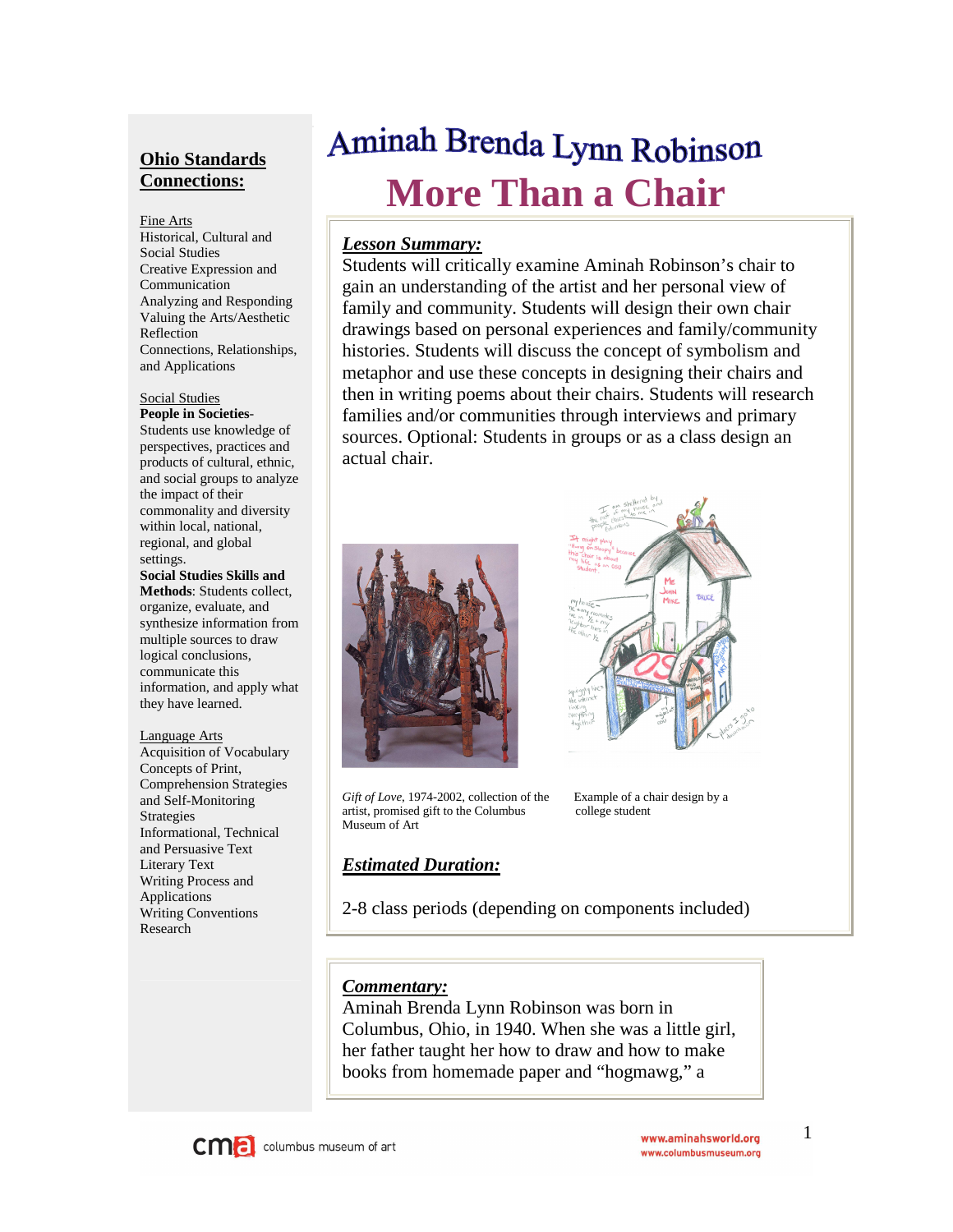mixture of mud, clay, twigs, leaves, lime, animal grease, and glue. Her mother taught her weaving, needlework, and button work. She knew she wanted to be an artist and began going to art school on Saturdays while she was still in high school and then continued after she graduated from high school. Aminah created sculpture, paintings on cloth, drawings, and books.

Aminah began working on this chair in 1974. She had just bought her own house and needed some furniture. She used a root from a tree her father found and scraps of wood to build the frame. She tanned the leather herself and carved into it the figures of a man, woman, and child and the title of the piece, "Gift of Love." She surrounded the chair with hogmawg figures representing her mother, father, and other community members. She also included a person who walks forward but looks back. This figure is a symbol or a metaphor for the African concept of *Sankofa*, the need to understand the past before moving forward. On the back of the chair she placed her friend and mentor, woodcarver Elijah Pierce, and an African king whom she had met on her trip to Africa in 1979. There are a number of music boxes embedded in the chair as well. There are lots of common, ordinary objects such as buttons, shells, and clothespins in the chair.

## **Pre-Assessment:**

Discuss the following questions with students and assess their understanding of community, *Sankofa*, and the materials the artist has used in the chair. How do you think it would feel to sit in this chair? Why do you think Aminah Robinson put her mother and father on the chair? Why do you think she included a person who walks forward and looks backwards? Why do you think she included music boxes? The title "Gift of Love" is a way to describe the chair and the chair itself symbolizes the artist's view of her community. Why do you think she calls this chair *Gift of Love*? How do you define "community"? How does this chair reflect the artist's community? How do you define your community? How would you go about researching the history of the community where you live?

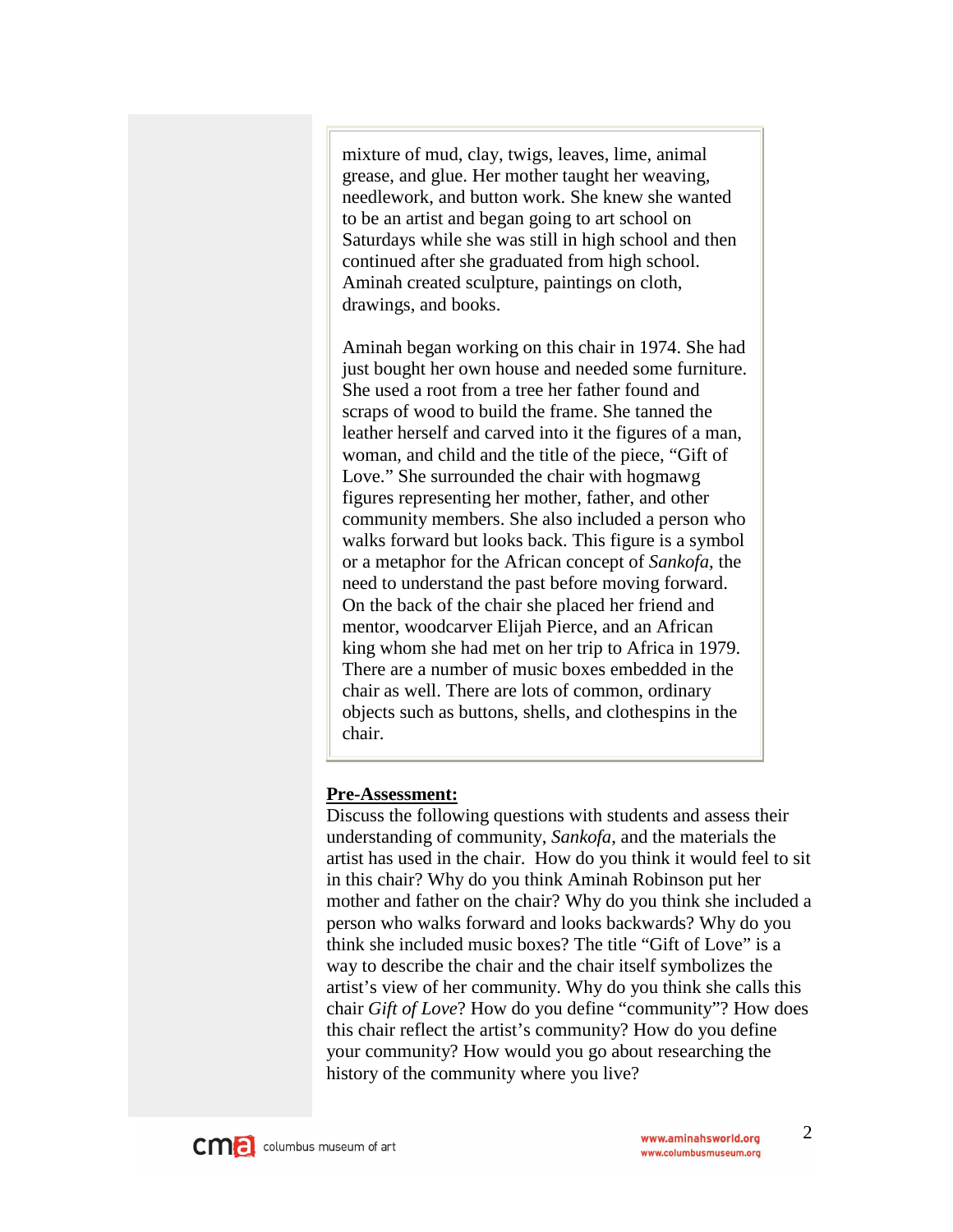**Scoring Guidelines:** Teachers should conduct ongoing teacher assessment and student self assessment throughout instruction.

#### **Post-Assessment:**

At the completion of all sessions, the artwork and final assessment are combined in the evaluation of student learning. Guide students as they participate in discussion to develop criteria for the finished artwork. **Scoring Guidelines**: Refer to Student and Teacher Assessment Chart at end of lesson plan.

#### **Instructional Procedures:**

### **Design a chair**

1. Discuss the concept of metaphor and simile (figures of speech in which a word or phrase is used in place of another to denote a likeness or comparison) with students. In art, one idea can represent another through the use of symbolism. Have students think about the people, events, places that make up their own particular communities and that they might include in their own chair. Have them think about symbols that could represent ideas about their families and communities in the design of a chair. Have them make a list of important people, events, and ideas they would like to include in their chairs and the symbols that could represent them.

2. Discuss with students effective interview questions and the use of primary and secondary sources. Have them research their family or some aspect of the community such as the history of their school. Have them record their findings in journals.

3. Have students create a drawing using graphite and colored pencils of their design for a chair that represents them and their community. It can be conventional or imaginary, but it must have a place for a person to sit. Have them add details to the chair that represent people and places that are important to them. Have them write notes on their drawing to explain the figures, objects, and any music they have want to include (see attached example).



3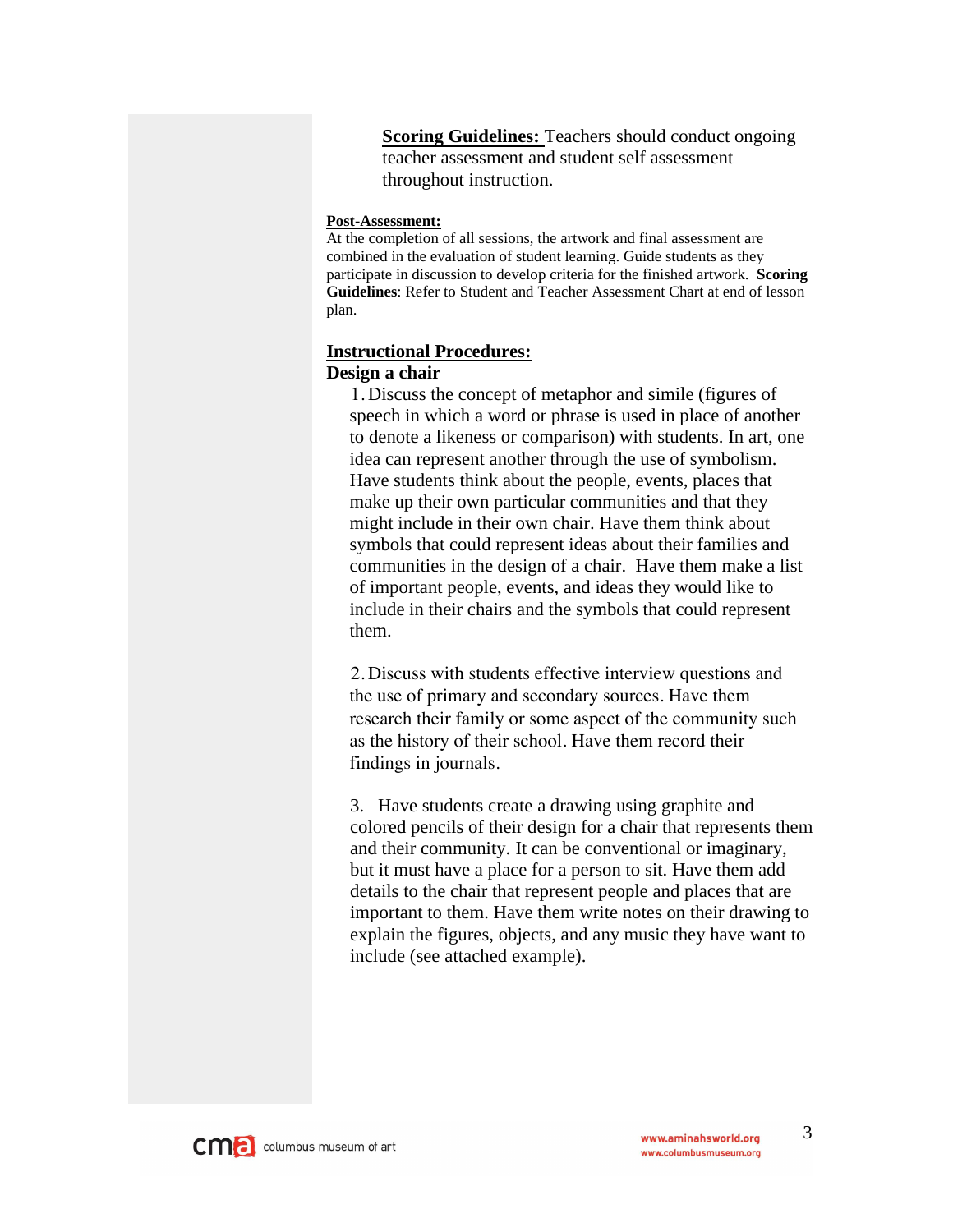4. Have them write poems about the chairs they have designed. Have them include at least one metaphor or simile (see attached examples of poems). Collect the poems and the drawings without having the students sign them. Pass the drawings and poems out to the class, making sure that the students do not receive their own poems. Have the students read each other's poems and have the rest of the class try to identify the author.

5. [Optional] Divide the class into groups and have them design and build a community chair. They can build their own chair or find one at home or a garage sale to use as a base. They should discuss and decide how each or the group will be represented. They should collaborate on the materials to use so that the chair is unified. Have them select music and record it to accompany the chair.

## **Differentiated Instructional Support**

This lesson can be tailored to grade level and available time by selecting appropriate components. For example, it can be simplified for younger students by eliminating some of the components such as designing an actual chair.

### **Extensions**

- 1. Create an exhibition of the chairs and the related writing.
- 2. Create a class anthology of the students' writings and drawings.

## **Homework Options and Home Connections**

Students interview family and neighbors to gain an understanding of family and neighborhood history.

### **Interdisciplinary Connections**

This lesson connects the visual arts, music, social studies, and language arts.

## **Materials and Resources:**

| For teachers | Image of Aminah's chair; other examples of her work in<br>books and from this Website; examples of poetry with<br>metaphor and simile.                                                                                  |
|--------------|-------------------------------------------------------------------------------------------------------------------------------------------------------------------------------------------------------------------------|
| For students | Drawing paper, colored pencils; For actually creating a<br>chair: old chair, found objects that are supplied or<br>students gather, wood, leather, nails, glue; journals<br>(provide or have students purchase or make) |

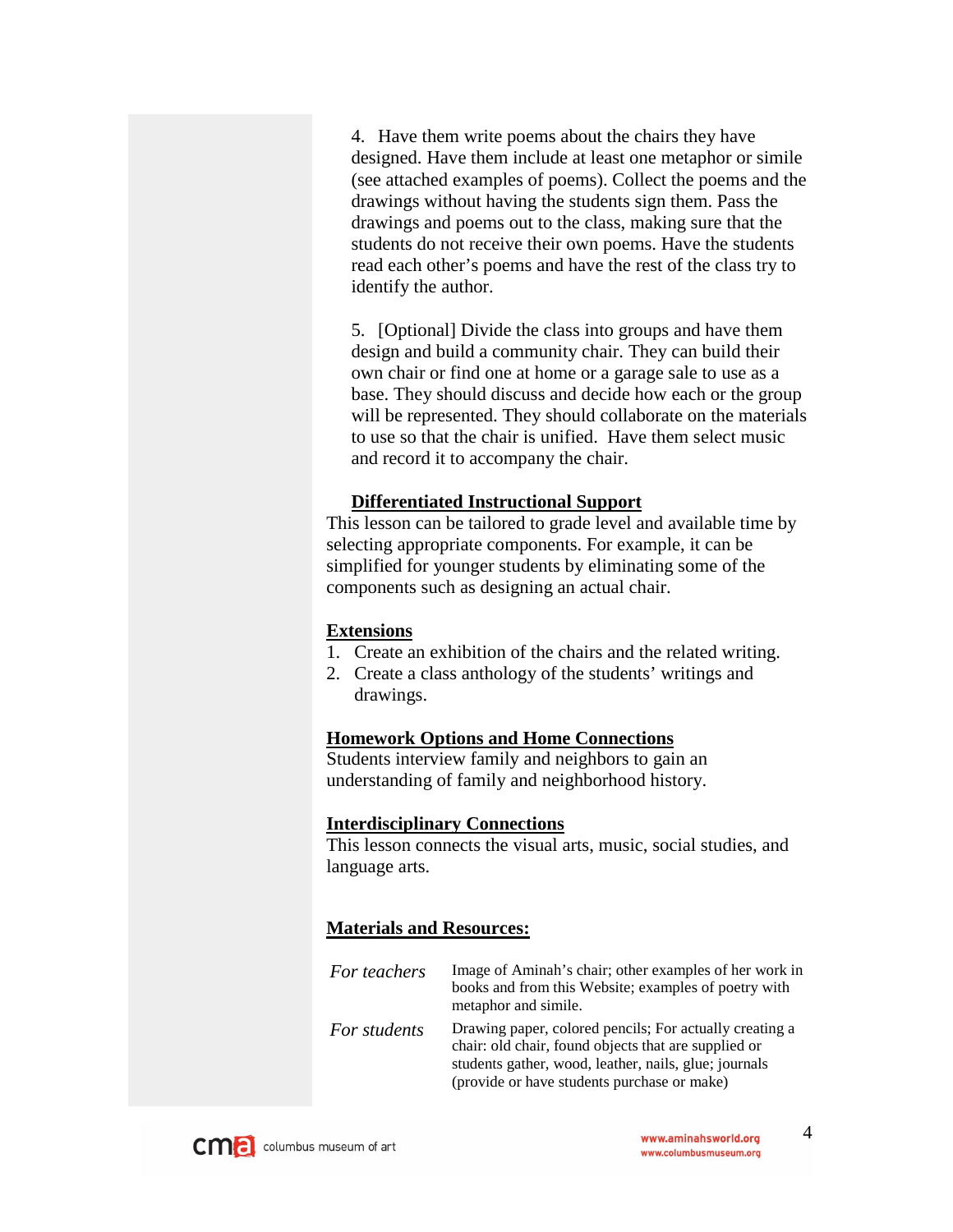## **Key Vocabulary**

Hogmawg – Aminah Robinson's word for a mixture of mud, clay, twigs, leaves, lime, animal fat, and glue used to make art objects three-dimensional

Metaphor – a figure of speech that compares unlike things (the heart is a drum)

Primary sources- actual records that have survived from the past, such as letters, photographs, articles of clothing; sources created by people who actually saw or participated in an event and recorded that event or their reactions to it immediately after the event.

*Sankofa* – from the Akan; the African concept of learning from the past

Secondary sources- Accounts of the past created by someone either not present when the event took place or removed by time from the event.

Simile- a figure of speech that compares unlike things using like or as (the heart beats like a drum).

Symbolism- using something to represent something else (the American flag is a symbol of the United States)

**Technology Connections** Have students do an online search to find out the history of their towns, neighborhoods, and/or schools. Discuss good interviewing techniques.

**General Tips**. To make an actual chair, students can use one their families are willing to part with or they can check out the nearest thrift shop.

**Attachments** Poems written about Aminah's chair; Final Assessment Rubric

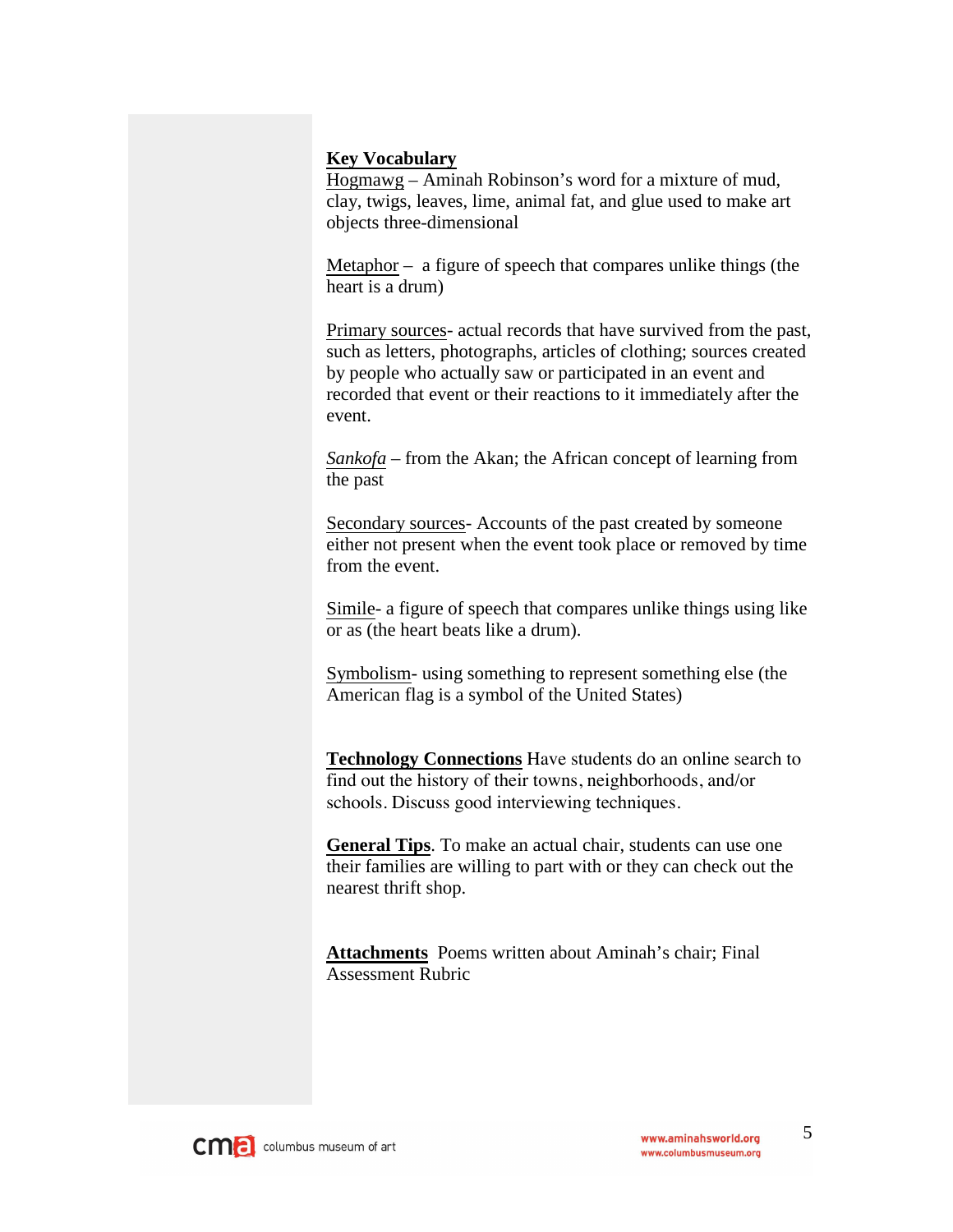Poems inspired by Aminah's chair, *Gift of Love*

## **Gift of Love**

Sit in this chair Smell the love Talk to friends Hear the music Listen to the sound of love Touch the folding change Of the new materials Make new friends Be one with and love The sound of the chair. Isaac, Grade 5

In the night I climb up to dream. Held close so close by the strongest arms. Rocking in this chair I wonder…I wander

Safe in this chair of mud, of wood, of animal skin, I am a child of the past and a child for tomorrow Catching the wisdom Learning the stories Listening to the heartbeats. Mim Chenfeld, poet/teacher

When I look at this chair I see me as an African Queen with all my people beside me We cherish each other like family We are some of the people who are part of your history. Quo'Shonda, Grade 5



6